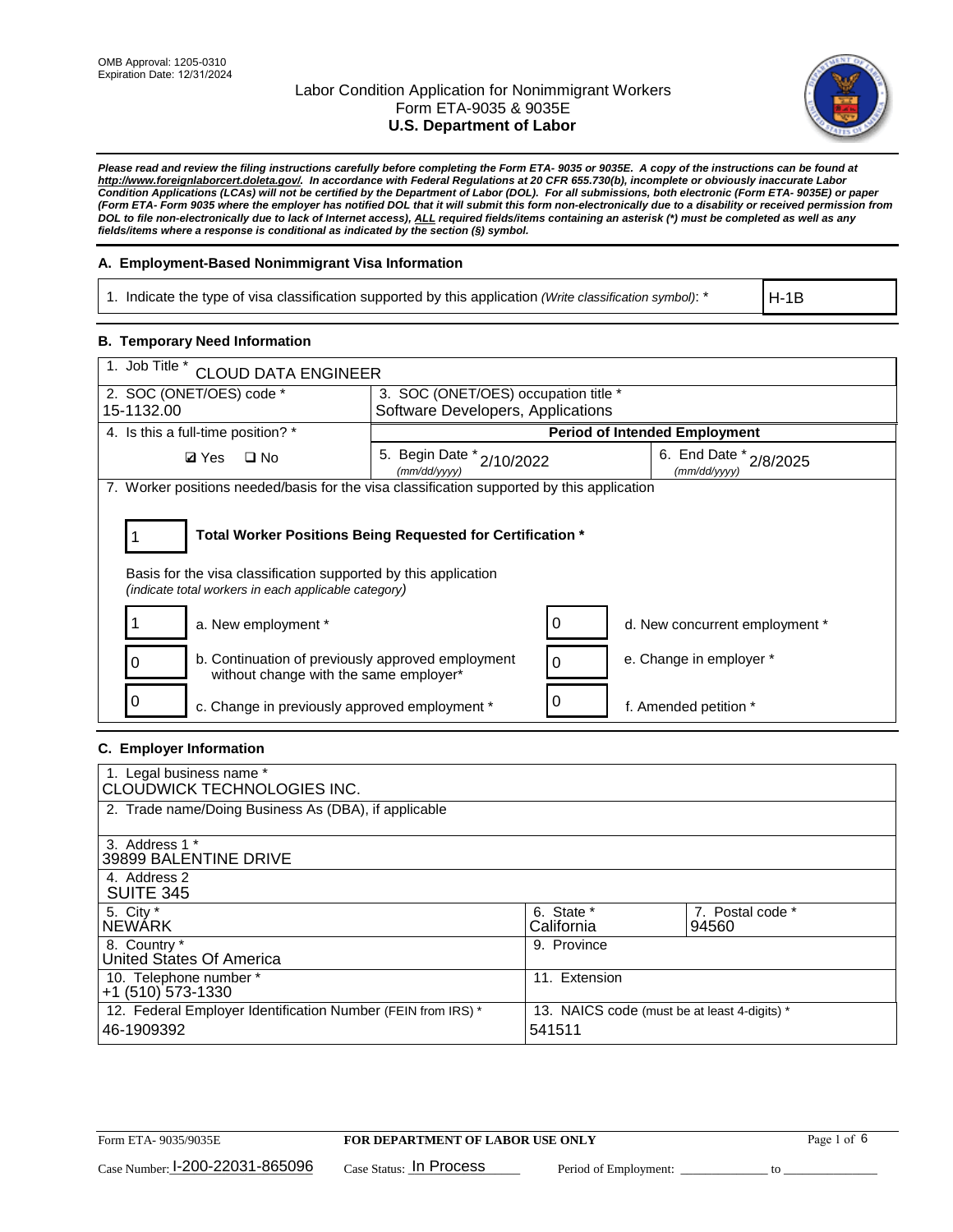

## **D. Employer Point of Contact Information**

**Important Note**: The information contained in this Section must be that of an employee of the employer who is authorized to act on behalf of the employer in labor certification matters. The information in this Section must be different from the agent or attorney information listed in Section E, unless the attorney is an employee of the employer.

| 1. Contact's last (family) name *                   | 2. First (given) name * |                          | 3. Middle name(s)         |
|-----------------------------------------------------|-------------------------|--------------------------|---------------------------|
| <b>CHHABRA</b>                                      | <b>MANINDER</b>         |                          | <b>SINGH</b>              |
| 4. Contact's job title *<br>CHIEF EXECUTIVE OFFICER |                         |                          |                           |
| 5. Address 1 *<br>39899 BALENTINE DRIVE             |                         |                          |                           |
| 6. Address 2<br><b>SUITE 345</b>                    |                         |                          |                           |
| 7. City *<br><b>NEWÁRK</b>                          |                         | 8. State *<br>California | 9. Postal code *<br>94560 |
| 10. Country *<br>United States Of America           |                         | 11. Province             |                           |
| 12. Telephone number *                              | Extension<br>13.        | 14. E-Mail address       |                           |
| +1 (510) 573-1330                                   |                         | MANI@CLOUDWICK.COM       |                           |

## **E. Attorney or Agent Information (If applicable)**

**Important Note**: The employer authorizes the attorney or agent identified in this section to act on its behalf in connection with the filing of this application.

| 1. Is the employer represented by an attorney or agent in the filing of this application? *<br>If "Yes," complete the remainder of Section E below. |               |                 |                    |                               |                   | <b>Ø</b> Yes                                         | $\Box$ No |
|-----------------------------------------------------------------------------------------------------------------------------------------------------|---------------|-----------------|--------------------|-------------------------------|-------------------|------------------------------------------------------|-----------|
| 3. First (given) name $\S$<br>2. Attorney or Agent's last (family) name §                                                                           |               |                 |                    |                               | 4. Middle name(s) |                                                      |           |
| AHLUWALIA                                                                                                                                           |               | <b>INDERJIT</b> |                    |                               | <b>SINGH</b>      |                                                      |           |
| 5. Address 1 §<br>1871 THE ALAMEDA                                                                                                                  |               |                 |                    |                               |                   |                                                      |           |
| 6. Address 2<br>SUITE 333                                                                                                                           |               |                 |                    |                               |                   |                                                      |           |
| 7. City §<br>8. State §<br>SAN JOSE<br>California                                                                                                   |               |                 |                    |                               | 95126             | 9. Postal code §                                     |           |
| 10. Country §<br>United States Of America                                                                                                           |               |                 | 11. Province       |                               |                   |                                                      |           |
| 12. Telephone number §                                                                                                                              | 13. Extension |                 | 14. E-Mail address |                               |                   |                                                      |           |
| +1 (408) 981-7696                                                                                                                                   |               |                 |                    | INDER@AHLUWALIA-FIRM.COM      |                   |                                                      |           |
| 15. Law firm/Business name §                                                                                                                        |               |                 |                    | 16. Law firm/Business FEIN §  |                   |                                                      |           |
| THE AHLUWALIA FIRM                                                                                                                                  |               |                 |                    | 26-2910905                    |                   |                                                      |           |
| 17. State Bar number (only if attorney) §                                                                                                           |               |                 |                    |                               |                   | 18. State of highest court where attorney is in good |           |
| 26168                                                                                                                                               |               |                 | Tennessee          | standing (only if attorney) § |                   |                                                      |           |
| 19. Name of the highest State court where attorney is in good standing (only if attorney) §                                                         |               |                 |                    |                               |                   |                                                      |           |
| TENNESSEE SUPREME COURT                                                                                                                             |               |                 |                    |                               |                   |                                                      |           |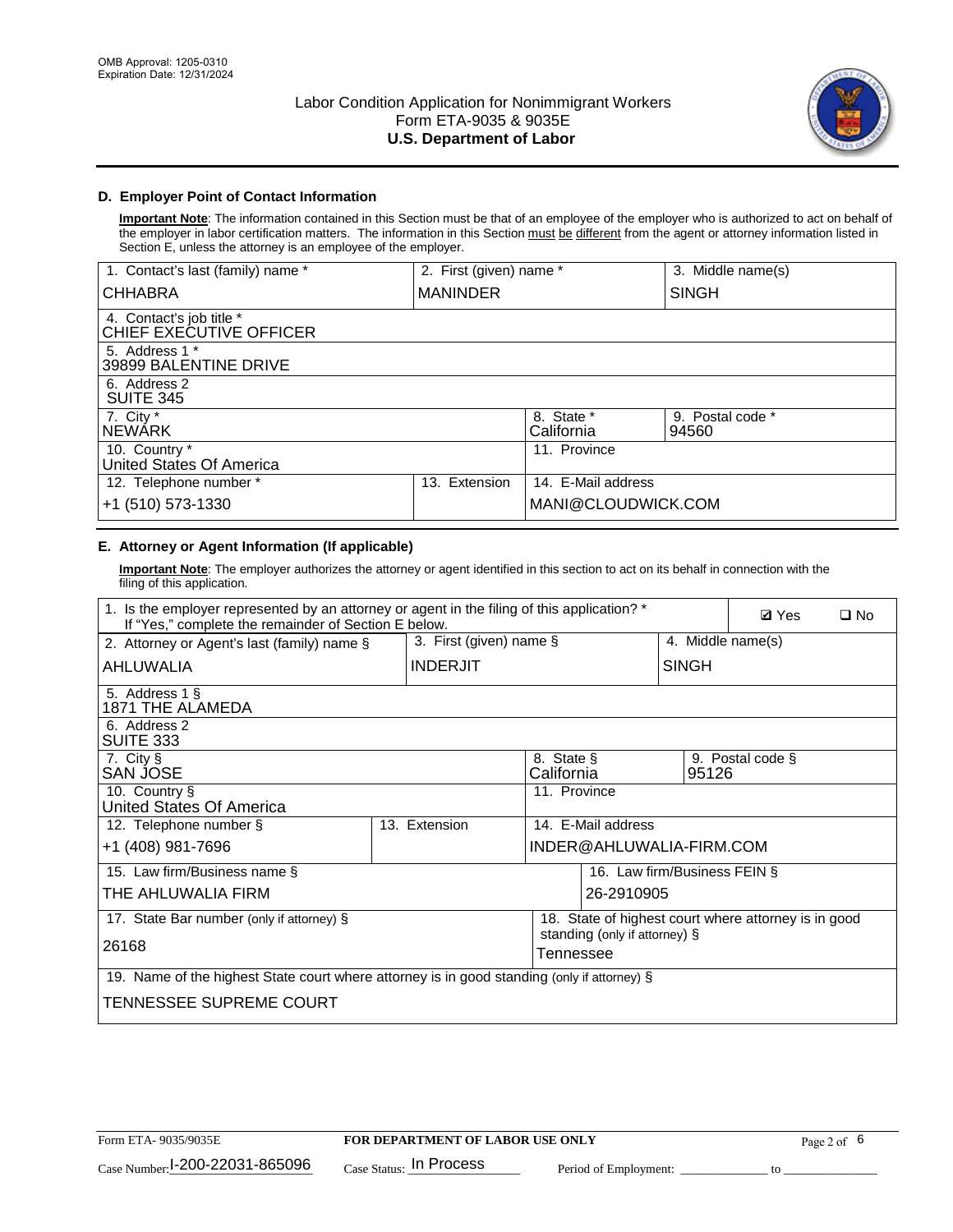

#### **F. Employment and Wage Information**

**Important Note**: The employer must define the intended place(s) of employment with as much geographic specificity as possible. Each intended place(s) of employment listed below must be the worksite or physical location where the work will actually be performed and cannot be a P.O. Box. The employer must identify all intended places of employment, including those of short duration, on the LCA. 20 CFR 655.730(c)(5). If the employer is submitting this form non-electronically and the work is expected to be performed in more than one location, an attachment must be submitted in order to complete this section. An employer has the option to use either a single Form ETA-9035/9035E or multiple forms to disclose all intended places of employment. If the employer has more than ten (10) intended places of employment at the time of filing this application, the employer must file as many additional LCAs as are necessary to list all intended places of employment. See the form instructions for further information about identifying all intended places of employment.

#### a.*Place of Employment Information* 1

|                    | 1. Enter the estimated number of workers that will perform work at this place of employment under<br>the LCA.*                 |  | 1                                        |                      |                          |             |  |  |
|--------------------|--------------------------------------------------------------------------------------------------------------------------------|--|------------------------------------------|----------------------|--------------------------|-------------|--|--|
|                    | 2. Indicate whether the worker(s) subject to this LCA will be placed with a secondary entity at this<br>place of employment. * |  |                                          |                      |                          | <b>Q</b> No |  |  |
|                    | 3. If "Yes" to question 2, provide the legal business name of the secondary entity. §                                          |  |                                          |                      |                          |             |  |  |
|                    |                                                                                                                                |  |                                          |                      |                          |             |  |  |
|                    | 4. Address 1 *<br>39899 BALENTINE DRIVE                                                                                        |  |                                          |                      |                          |             |  |  |
|                    | 5. Address 2                                                                                                                   |  |                                          |                      |                          |             |  |  |
|                    | <b>SUITE 345</b>                                                                                                               |  |                                          |                      |                          |             |  |  |
| 6. City $*$        | <b>NEWARK</b>                                                                                                                  |  | 7. County *<br>Alameda                   |                      |                          |             |  |  |
|                    | 8. State/District/Territory *                                                                                                  |  | 9. Postal code *                         |                      |                          |             |  |  |
|                    | California                                                                                                                     |  | 94560                                    |                      |                          |             |  |  |
|                    | 10. Wage Rate Paid to Nonimmigrant Workers *                                                                                   |  | 10a. Per: (Choose only one)*             |                      |                          |             |  |  |
|                    | □ Hour □ Week □ Bi-Weekly □ Month ☑ Year<br>From* \$121763 00 To: \$<br>180000 00                                              |  |                                          |                      |                          |             |  |  |
|                    | 11. Prevailing Wage Rate *                                                                                                     |  | 11a. Per: (Choose only one)*             |                      |                          |             |  |  |
|                    | 121763 00<br>$\mathbf{\hat{s}}$                                                                                                |  | □ Hour □ Week □ Bi-Weekly □ Month ☑ Year |                      |                          |             |  |  |
|                    | Questions 12-14. Identify the source used for the prevailing wage (PW) (check and fully complete only one): *                  |  |                                          |                      |                          |             |  |  |
| 12.<br>$\Box$      | A Prevailing Wage Determination (PWD) issued by the Department of Labor                                                        |  |                                          |                      | a. PWD tracking number § |             |  |  |
| 13.<br>$\mathbf v$ | A PW obtained independently from the Occupational Employment Statistics (OES) Program                                          |  |                                          |                      |                          |             |  |  |
|                    | a. Wage Level (check one): §                                                                                                   |  |                                          | b. Source Year §     |                          |             |  |  |
|                    | ∥ ⊡<br>$\square$ $\square$<br>⊓⊥<br>$\Box$ IV<br>$\Box$ N/A                                                                    |  |                                          | 7/1/2021 - 6/30/2022 |                          |             |  |  |
| 14.                | A PW obtained using another legitimate source (other than OES) or an independent authoritative source                          |  |                                          |                      |                          |             |  |  |
|                    | a. Source Type (check one): §                                                                                                  |  |                                          | b. Source Year §     |                          |             |  |  |
|                    | $\Box$ CBA<br>$\Box$ DBA<br>$\square$ SCA<br>$\Box$ Other/ PW Survey                                                           |  |                                          |                      |                          |             |  |  |
|                    | c. If responded "Other/ PW Survey" in question 14.a, enter the name of the survey producer or publisher §                      |  |                                          |                      |                          |             |  |  |
|                    |                                                                                                                                |  |                                          |                      |                          |             |  |  |
|                    | d. If responded "Other/ PW Survey" in question 14.a, enter the title or name of the PW survey §                                |  |                                          |                      |                          |             |  |  |
|                    |                                                                                                                                |  |                                          |                      |                          |             |  |  |
|                    |                                                                                                                                |  |                                          |                      |                          |             |  |  |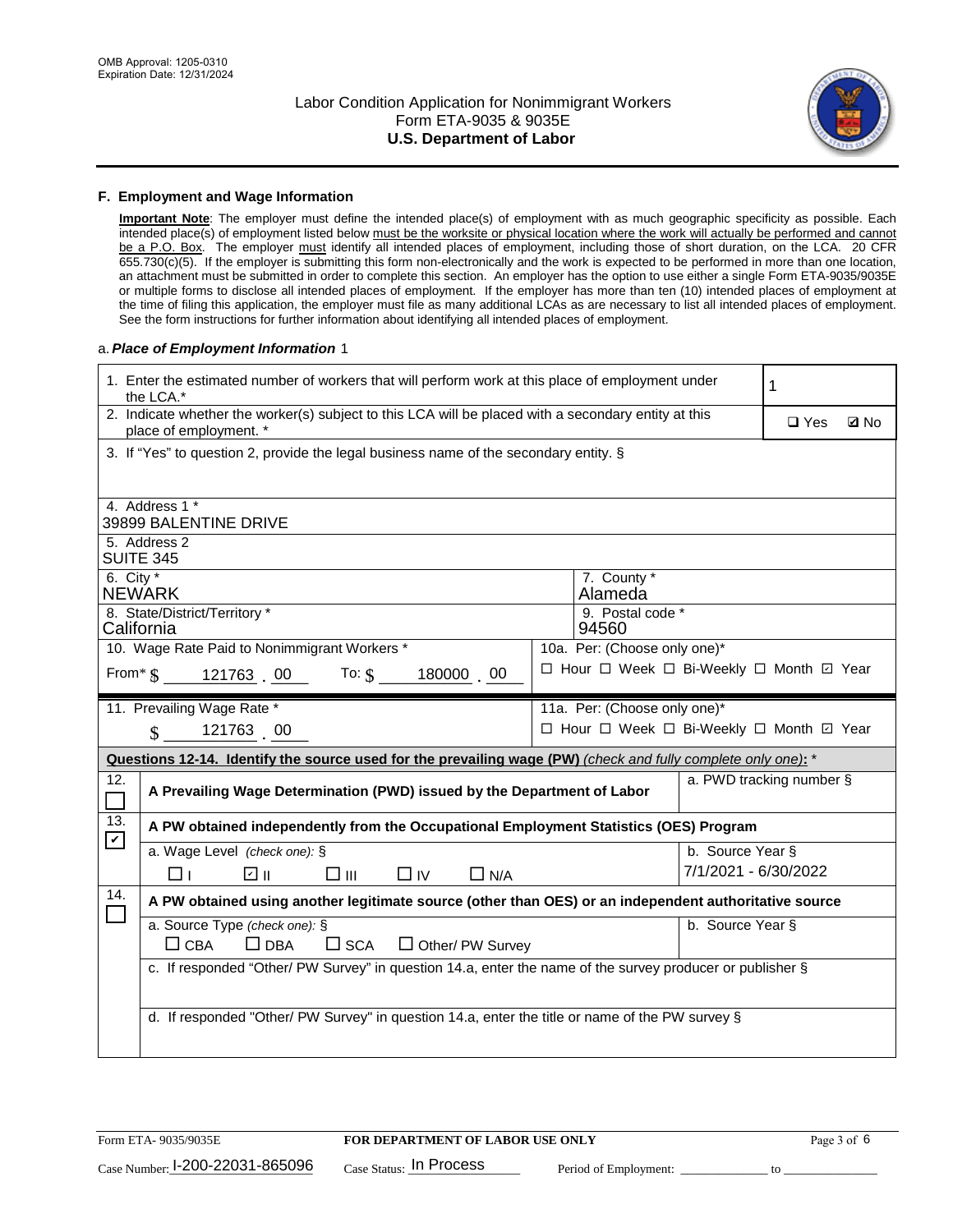

## **G. Employer Labor Condition Statements**

! *Important Note:* In order for your application to be processed, you MUST read Section G of the Form ETA-9035CP - General Instructions for the 9035 & 9035E under the heading "Employer Labor Condition Statements" and agree to all four (4) labor condition statements summarized below:

- (1) **Wages:** The employer shall pay nonimmigrant workers at least the prevailing wage or the employer's actual wage, whichever is higher, and pay for non-productive time. The employer shall offer nonimmigrant workers benefits and eligibility for benefits provided as compensation for services on the same basis as the employer offers to U.S. workers. The employer shall not make deductions to recoup a business expense(s) of the employer including attorney fees and other costs connected to the performance of H-1B, H-1B1, or E-3 program functions which are required to be performed by the employer. This includes expenses related to the preparation and filing of this LCA and related visa petition information. 20 CFR 655.731;
- (2) **Working Conditions:** The employer shall provide working conditions for nonimmigrants which will not adversely affect the working conditions of workers similarly employed. The employer's obligation regarding working conditions shall extend for the duration of the validity period of the certified LCA or the period during which the worker(s) working pursuant to this LCA is employed by the employer, whichever is longer. 20 CFR 655.732;
- (3) **Strike, Lockout, or Work Stoppage:** At the time of filing this LCA, the employer is not involved in a strike, lockout, or work stoppage in the course of a labor dispute in the occupational classification in the area(s) of intended employment. The employer will notify the Department of Labor within 3 days of the occurrence of a strike or lockout in the occupation, and in that event the LCA will not be used to support a petition filing with the U.S. Citizenship and Immigration Services (USCIS) until the DOL Employment and Training Administration (ETA) determines that the strike or lockout has ended. 20 CFR 655.733; and
- (4) **Notice:** Notice of the LCA filing was provided no more than 30 days before the filing of this LCA or will be provided on the day this LCA is filed to the bargaining representative in the occupation and area of intended employment, or if there is no bargaining representative, to workers in the occupation at the place(s) of employment either by electronic or physical posting. This notice was or will be posted for a total period of 10 days, except that if employees are provided individual direct notice by e-mail, notification need only be given once. A copy of the notice documentation will be maintained in the employer's public access file. A copy of this LCA will be provided to each nonimmigrant worker employed pursuant to the LCA. The employer shall, no later than the date the worker(s) report to work at the place(s) of employment, provide a signed copy of the certified LCA to the worker(s) working pursuant to this LCA. 20 CFR 655.734.

1. **I have read and agree to** Labor Condition Statements 1, 2, 3, and 4 above and as fully explained in Section G of the Form ETA-9035CP – General Instructions for the 9035 & 9035E and the Department's regulations at 20 CFR 655 Subpart H. \*

**Ø**Yes ロNo

### **H. Additional Employer Labor Condition Statements –H-1B Employers ONLY**

!**Important Note***:* In order for your H-1B application to be processed, you MUST read Section H – Subsection 1 of the Form ETA 9035CP – General Instructions for the 9035 & 9035E under the heading "Additional Employer Labor Condition Statements" and answer the questions below.

#### *a. Subsection 1*

| 1. At the time of filing this LCA, is the employer H-1B dependent? §                                                                                                                                                                                                      |  |  | $\square$ No |              |  |
|---------------------------------------------------------------------------------------------------------------------------------------------------------------------------------------------------------------------------------------------------------------------------|--|--|--------------|--------------|--|
| 2. At the time of filing this LCA, is the employer a willful violator? $\S$                                                                                                                                                                                               |  |  | ⊡ No         |              |  |
| 3. If "Yes" is marked in questions H.1 and/or H.2, you must answer "Yes" or "No" regarding<br>whether the employer will use this application ONLY to support H-1B petitions or extensions of<br>status for exempt H-1B nonimmigrant workers? §                            |  |  | $\Box$ No    |              |  |
| 4. If "Yes" is marked in question H.3, identify the statutory basis for the<br>$\Box$ \$60,000 or higher annual wage<br>exemption of the H-1B nonimmigrant workers associated with this<br>□ Master's Degree or higher in related specialty<br><b>Both</b><br>LCA. §<br>☑ |  |  |              |              |  |
| H-1B Dependent or Willful Violator Employers -Master's Degree or Higher Exemptions ONLY                                                                                                                                                                                   |  |  |              |              |  |
| 5. Indicate whether a completed Appendix A is attached to this LCA covering any H-1B<br>nonimmigrant worker for whom the statutory exemption will be based <b>ONLY</b> on attainment of a<br>Master's Degree or higher in related specialty. §                            |  |  | ⊟ No         | <b>Q</b> N/A |  |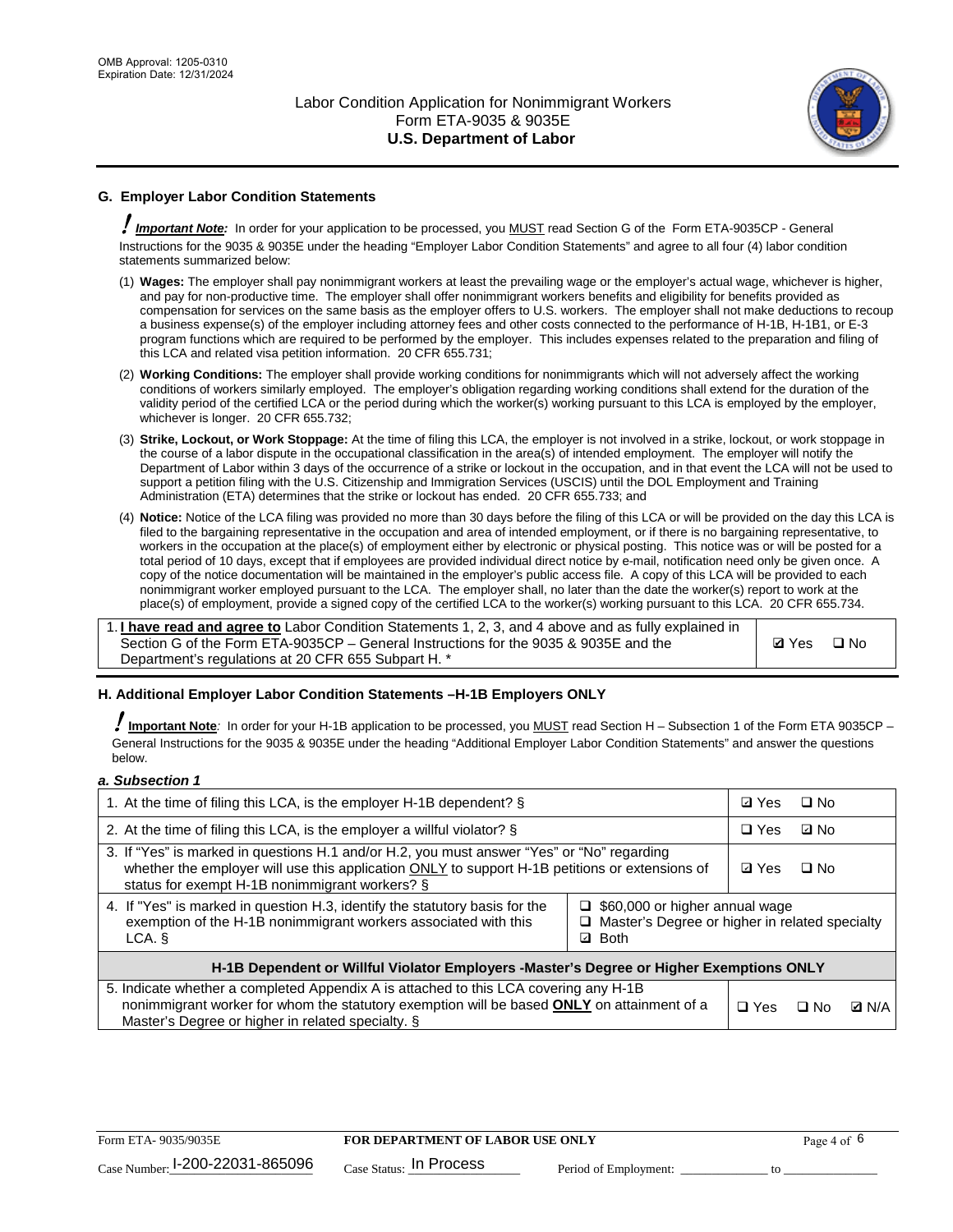

**If you marked "Yes" to questions H.a.1 (H-1B dependent) and/or H.a.2 (H-1B willful violator) and "No" to question H.a.3 (exempt H-1B nonimmigrant workers), you MUST read Section H – Subsection 2 of the Form ETA 9035CP – General Instructions for the 9035 & 9035E under the heading "Additional Employer Labor Condition Statements" and indicate your agreement to all three (3) additional statements summarized below.**

#### *b. Subsection 2*

- A. **Displacement:** An H-1B dependent or willful violator employer is prohibited from displacing a U.S. worker in its own workforce within the period beginning 90 days before and ending 90 days after the date of filing of the visa petition. 20 CFR 655.738(c);
- B. **Secondary Displacement:** An H-1B dependent or willful violator employer is prohibited from placing an H-1B nonimmigrant worker(s) with another/secondary employer where there are indicia of an employment relationship between the nonimmigrant worker(s) and that other/secondary employer (thus possibly affecting the jobs of U.S. workers employed by that other employer), unless and until the employer subject to this LCA makes the inquiries and/or receives the information set forth in 20 CFR 655.738(d)(5) concerning that other/secondary employer's displacement of similarly employed U.S. workers in its workforce within the period beginning 90 days before and ending 90 days after the date of such placement. 20 CFR 655.738(d). Even if the required inquiry of the secondary employer is made, the H-1B dependent or willful violator employer will be subject to a finding of a violation of the secondary displacement prohibition if the secondary employer, in fact, displaces any U.S. worker(s) during the applicable time period; and
- C. **Recruitment and Hiring:** Prior to filing this LCA or any petition or request for extension of status for nonimmigrant worker(s) supported by this LCA, the H-1B dependent or willful violator employer must take good faith steps to recruit U.S. workers for the job(s) using procedures that meet industry-wide standards and offer compensation that is at least as great as the required wage to be paid to the nonimmigrant worker(s) pursuant to 20 CFR 655.731(a). The employer must offer the job(s) to any U.S. worker who applies and is equally or better qualified for the job than the nonimmigrant worker. 20 CFR 655.739.

| 6. I have read and agree to Additional Employer Labor Condition Statements A, B, and C above and |       |           |
|--------------------------------------------------------------------------------------------------|-------|-----------|
| as fully explained in Section H – Subsections 1 and 2 of the Form ETA 9035CP – General           | □ Yes | $\Box$ No |
| Instructions for the 9035 & 9035E and the Department's regulations at 20 CFR 655 Subpart H. §    |       |           |

### **I. Public Disclosure Information**

! **Important Note***:* You must select one or both of the options listed in this Section.

| 1. Public disclosure information in the United States will be kept at: * |  |  |  |  |  |  |
|--------------------------------------------------------------------------|--|--|--|--|--|--|
|--------------------------------------------------------------------------|--|--|--|--|--|--|

**sqrt** Employer's principal place of business □ Place of employment

### **J. Notice of Obligations**

A. Upon receipt of the certified LCA, the employer must take the following actions:

- o Print and sign a hard copy of the LCA if filing electronically (20 CFR 655.730(c)(3));<br>
Maintain the original signed and certified LCA in the employer's files (20 CFR 655.7
- Maintain the original signed and certified LCA in the employer's files (20 CFR 655.705(c)(2); 20 CFR 655.730(c)(3); and 20 CFR 655.760); and
- o Make a copy of the LCA, as well as necessary supporting documentation required by the Department of Labor regulations, available for public examination in a public access file at the employer's principal place of business in the U.S. or at the place of employment within one working day after the date on which the LCA is filed with the Department of Labor (20 CFR 655.705(c)(2) and 20 CFR 655.760).
- B. The employer must develop sufficient documentation to meet its burden of proof with respect to the validity of the statements made in its LCA and the accuracy of information provided, in the event that such statement or information is challenged (20 CFR 655.705(c)(5) and 20 CFR 655.700(d)(4)(iv)).
- C. The employer must make this LCA, supporting documentation, and other records available to officials of the Department of Labor upon request during any investigation under the Immigration and Nationality Act (20 CFR 655.760 and 20 CFR Subpart I).

*I declare under penalty of perjury that I have read and reviewed this application and that to the best of my knowledge, the*  information contained therein is true and accurate. I understand that to knowingly furnish materially false information in the *preparation of this form and any supplement thereto or to aid, abet, or counsel another to do so is a federal offense punishable by fines, imprisonment, or both (18 U.S.C. 2, 1001,1546,1621).*

| 1. Last (family) name of hiring or designated official * 2. First (given) name of hiring or designated official * 3. Middle initial §<br><b>CHHABRA</b> | I MANINDER |                  |  |
|---------------------------------------------------------------------------------------------------------------------------------------------------------|------------|------------------|--|
| 4. Hiring or designated official title *<br>CHIEF EXECUTIVE OFFICER                                                                                     |            |                  |  |
| 5. Signature *                                                                                                                                          |            | 6. Date signed * |  |